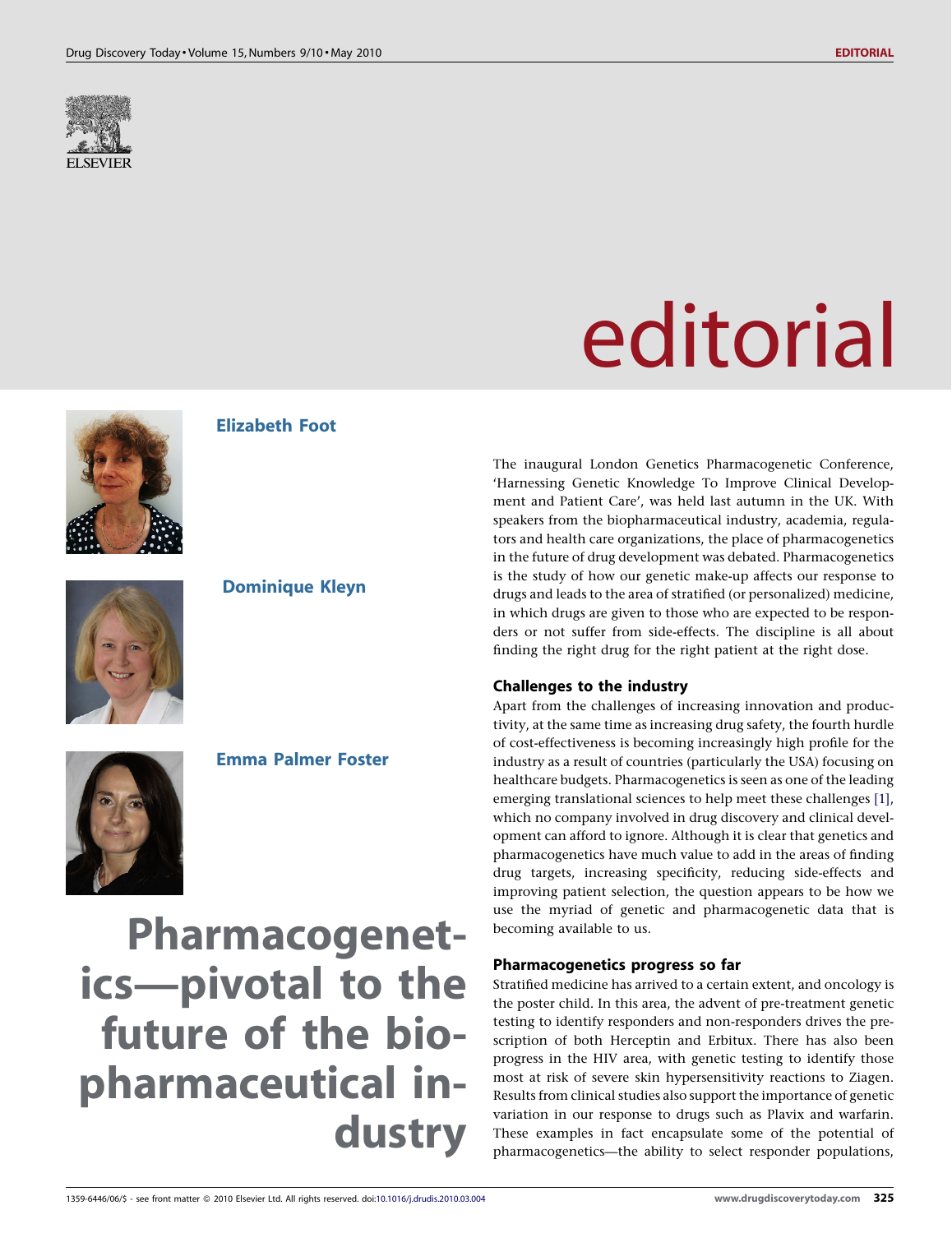#### BOX 1

# Key messages from the London Genetics Pharmacogenetic Conference

- The biopharmaceutical industry faces an unprecedented set of challenges
- Genetics and pharmacogenetics offer great potential in meeting these
- Use in the clinical trial process, not just diagnostics and genetic tests
- Can lead to more effective, safer drugs and increased research productivity
- Genetics and pharmacogenetics are an important part of the puzzle
- $\bullet$ Their exact role and place in research needs to be clarified
- $\bullet$  Early collaboration between academia, industry, regulators and payers needed
- $\bullet$ The need to show cost-effectiveness is hugely important

Editorial

the potential ability to exclude those most at risk of side-effects and the ability to tailor dosing to individuals. However, most of this evidence was generated from studies conducted after drug approval. The challenge ahead is to use this technology early in the clinical trial process to increase effectiveness and efficiency and to deliver more effective and safer drugs, with increased chance of gaining regulatory approval and, importantly, reimbursement. Evidence of the increasing big company interest in this area has come in the acquisition by Qiagen of the UK personalized medicine company DxS, just as the London Genetics conference started. The LGL conference highlighted many of the pertinent issues in pharmacogenetics at the moment, which are discussed below (Box 1).

# Cost-effectiveness

In a provocative after-dinner speech at the conference, Steve Arlington of PriceWaterhouse Coopers discussed the need for prevention and cure to be the new industry focus for healthcare costs to be kept at a reasonable level. Saying that the industry is 'not incentivized' to provide prevention and cure because longterm treatments are reimbursable, he suggested that the payers 'don't want (insurance) claims' and the industry will now be forced to 'prove drugs work'. We can expect 'high costs' for 'specialized drugs that prevent and cure' and the need to sell 'pills by outcome'. What part can pharmacogenetics play in this area? The message from the conference was that with the potential to select responsive patient populations, as well as to exclude those whose genetic make-up means that they are

most susceptible to side-effects, pharmacogenetics has a key part to play.

#### Change the way clinical trials are done?

Many commentators noted that with the regulators interested in pharmacogenetics (Table 1), as well as the industry, the need for collaboration is great. Looking at how the industry does clinical trials now, we use Phase III populations that consist of nonresponders to the drug, partial responders and responders. In a 'utopian' industry, Phase III trials would consist of just responders. If we used pharmacogenetics to identify them by Phase IIb, then later studies could potentially be smaller and drugs with higher response rates would result because non-responders would not be able to 'dilute' the response rate. Pharmacogenetics could also be used to rule out those susceptible to side-effects.

In addition, given that Phase IIb trials are designed to refine dosing, their smaller size means that they might not be able to flag up the smaller incidence, but serious, side-effects that often come to light only when a drug is on the market and taken by millions of patients. It was postulated that we could have larger Phase IIb trials, scrapping Phase III and moving straight on to Phase IV.

#### The cost of adverse drug reactions

Professor Munir Pirmohamed, the NHS Chair of Pharmacogenetics, University of Liverpool discussed his work [\[2,3\]](#page-2-0). A prospective study investigating the cause of admission in two hospitals found that  $6.5\%$  ( $n = 1225$ ) of admissions were due to adverse drug reactions; death caused by adverse drug reactions occurred in 0.15% of admissions, equivalent to 5700 deaths per year with an associated cost of more than £446 million per annum to the NHS. Looking at the data in another way, he noted that seven 800 bed hospitals are occupied by patients brought in with adverse drug reactions.

Continuing his comments on the theme of the costs of sideeffects associated with drugs, he noted that the NHS in the UK could save money and improve patient care by testing for HLA-B\*- 5701 before Ziagen therapy in HIV-positive patients. Patients with this genetic variant suffer severe skin hypersensitivity reactions, and the strong association has been demonstrated in both retrospective and prospective studies. In a study, incidence of hypersensitivity was reduced from 7%, 12% and 7.8% to  $\langle 1\% \rangle$ , 0% and 2% in clinics in Australia, France and UK, respectively. Use of abacavir also increased by approximately eightfold. Factors contributing to the successful adoption of this approach include the strength of the association, physicians in this area being amenable to change, an organized patient lobby and the availability of a test.

TABLE 1

| Regulatory guidance and reflection papers related to pharmacogenetics                                       |                              |  |
|-------------------------------------------------------------------------------------------------------------|------------------------------|--|
| Paper                                                                                                       | Date of final<br>publication |  |
| Diabetes Mellitus—evaluating cardiovascular risk in new anti-diabetic therapies<br>to treat type 2 diabetes | December 2008                |  |
| Pharmacogenomic (PG) Biomarker Qualification: Format and Data Standards                                     | April 2008                   |  |
| Use of genomics in cardiovascular clinical intervention trials                                              | November 2007                |  |
| Use of pharmacogenetics in the pharmacokinetic evaluation of medicinal products                             | May 2007                     |  |
|                                                                                                             |                              |  |